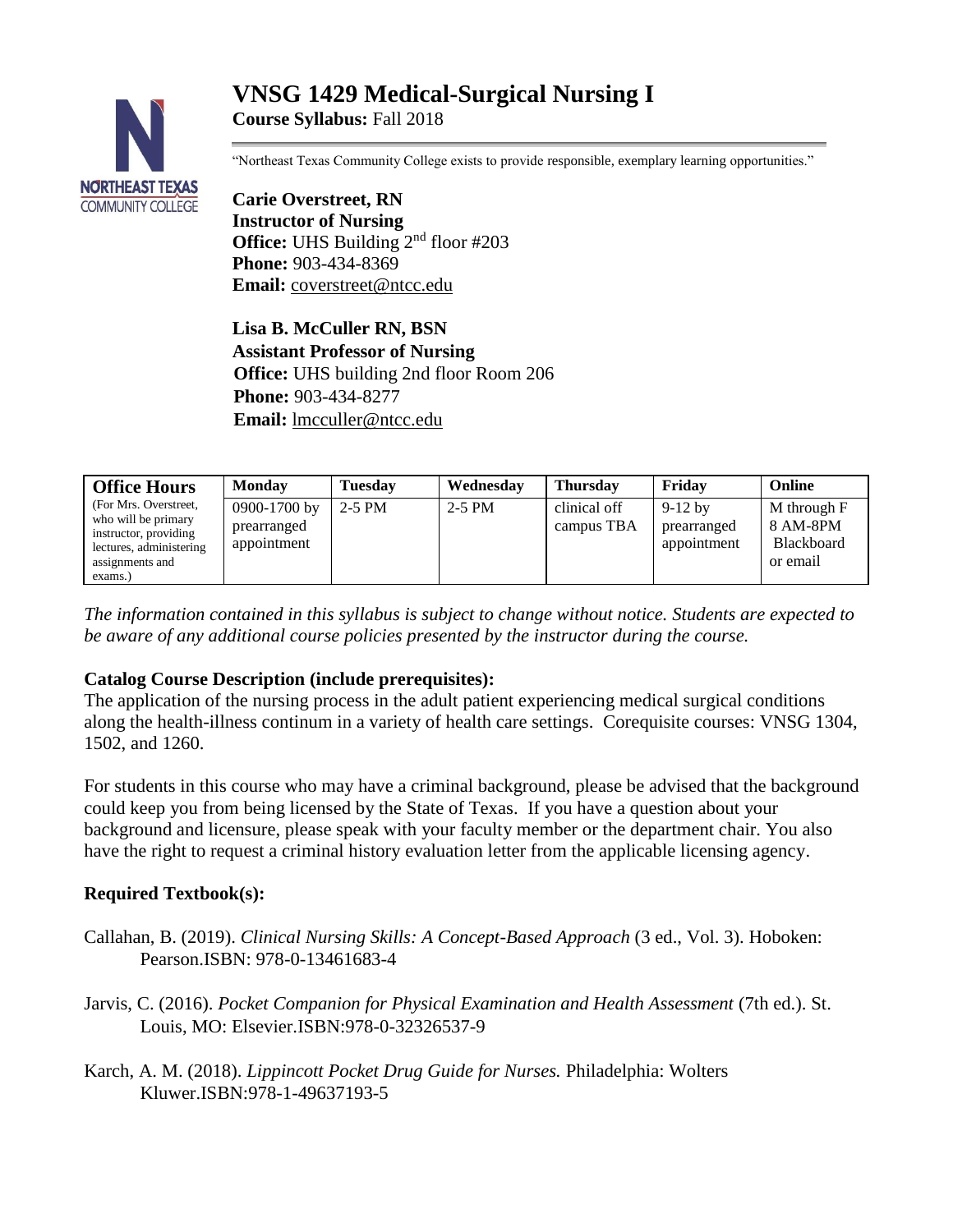- Ogden, Sheila J.; Fluharty, Linda K. (2016). *Calculation of Drug Dosages: A Work Text* (10th ed.). St Louis: Elsevier Health Services.ISBN:978-0-32331069-7
- Silvestri, Linda A.; Silvestri, Angela E. (2019). *Saunders Comprehensive Review for the NCLEX-PN Examination* (7th ed.). St Louis, MO: Elsevier.
- Van Leeuwen, A. M. (2015). *Davis' Comprehensive Handbook Lab and Diagnostic Tests with Nursing Implications* (6th ed.). Philadelphia, PA: F.A. Davis.ISBN:978-0-80364405-2
- Williams, L.S, Hopper, P.D. (2015). *Student Workbookd for Understanding Medical Surgical Nursing* (5th ed.). Philadelphia, PA: F.A. Davis.ISBN:978-0-80364069-6
- Williams, L.S., Hoppper, P.D. (2015). *Understanding Medical Surgical Nursing* (5th ed.). Philadelphia, PA: F.A. Davis.ISBN:978-0-80364068-9
- Yoost, B.L., Crawford, L.R. (2016). *Fundamentals of Nursing* (1st ed.). St Louis MO: Elsevier.ISBN:978-0-32329557-4
- Yoost, B.L., Crawford, L.R. (2016). *Study Guide for Fundamentals of Nursing* (1st ed.). St Louis, MO: Elsevier.ISBN:978-0-32335853-8

**Publisher:** See Above

**ISBN Number: See Above** 

## **Recommended Reading(s):**

ATI and Kaplan online learning platform assignments; refer to Blackboard for specific reading content

## **Student Learning Outcomes:**

The Texas State Board of Nurses (BON) provides differentiated essential competencies (DECs) (2010) to guide nursing education programs in developing a curriculum which prepares graduates to provide safe, competent, compassionate care. The competencies from the BON show the expected level of performance, integrating knowledge, skills, abilities, and judgment based upon the preparation in the program of study. The differentiation is based upon the level of the nursing education program which the student is enrolled.

The NTCC nursing program director and faculty incorporate the Differentiated Essential Competencies (DECs) (2010) into the student learning outcomes of each course, based on the level of the nursing educational program. The learning outcomes of this course are based on the essential competencies of graduates of Texas Vocational nursing education program.

The student is responsible for accomplishment of all behavioral objectives either through class presentation or via independent study.

Student outcomes that meet Differentiated Entry Level Competencies are as follows:

A. As Member of the Profession: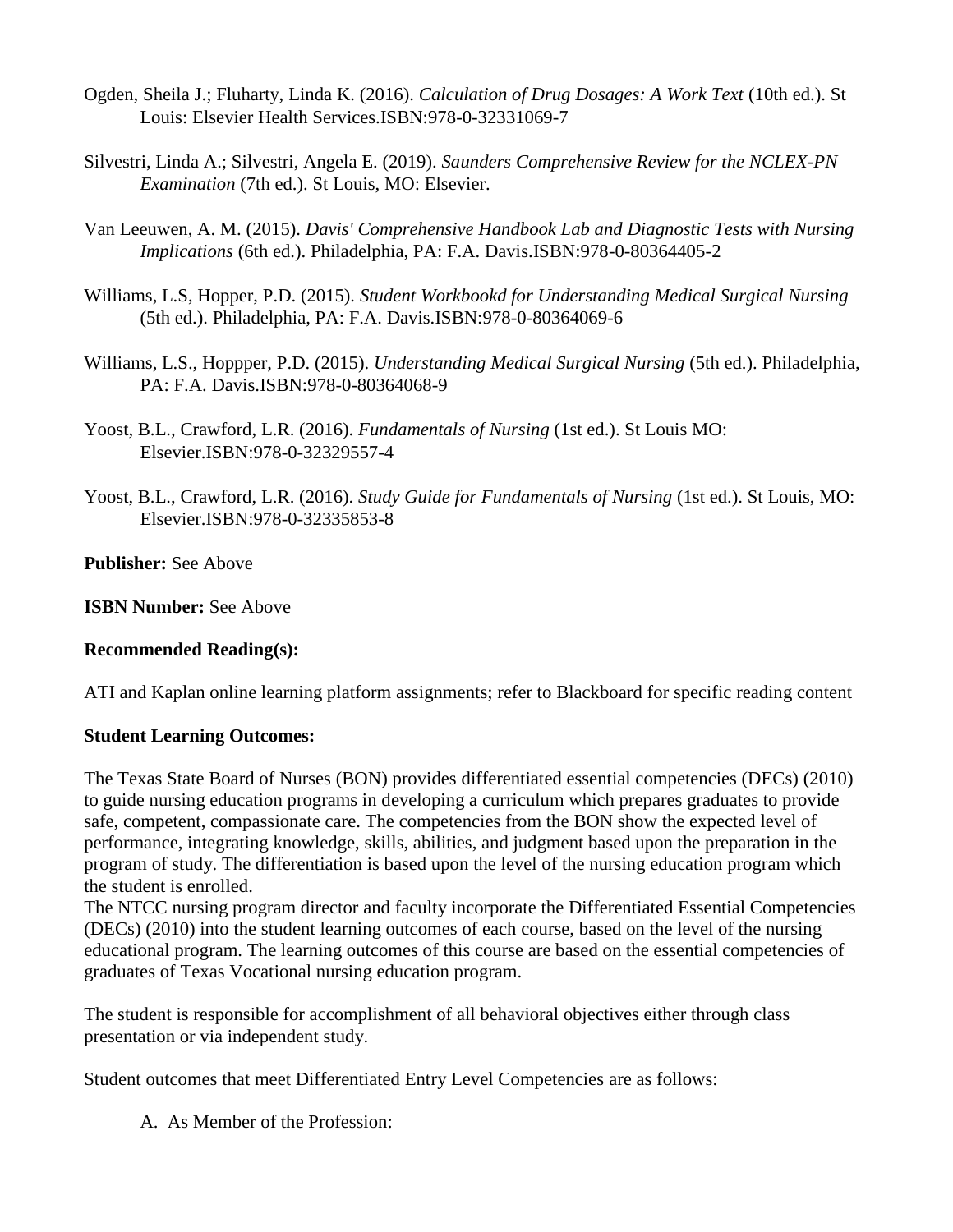1. Function within the nurse's legal scope of practice and in accordance with the policies and procedures of the employing health care institution or practice setting.

 2. Contribute to activities that promote the development and practice of vocational nursing.

 3. Demonstrate responsibility for continued competence in nursing practice, and develop insight through reflection, self-analysis, self-care, and lifelong learning. B. Provider of Patient-Centered Care:

 1. Use established evidence-based policies as the basis for decision making in nursing practice

 2. In the classroom/lab setting, assist in determining the physical and mental health status, needs, and preferences of culturally, ethnically, and socially diverse patients and their families based on interpretation of health-related data.

 3. Through case scenarios and classroom testing/group activities, report data to assist in the identification of problems and formulation of goals/outcomes and patient-centered plans of care in collaboration with clients and their families, and the interdisciplinary health care team. C. Patient Safety Advocate:

 1. Demonstrate knowledge of the Texas Nursing Practice Act and the Texas Board of Nursing Rules that emphasize safety, as well as federal, state, and local government and accreditation organization safety requirements and standards.

 2. In the classroom/ skills lab setting, obtain instruction, supervision, or training as needed when implementing nursing procedures or practices.

 5. Comply with mandatory reporting requirements of the Texas Nursing Practice Act.

6. Take into consideration patient safety and organizational policy.

D. Member of the Health Care Team:

 1. Participate as an advocate in activities that focus on improving the health care of patients and their families.

### S**CANS Skills:**

Secretary's Commission on Achieving Necessary Skills (SCANS) are an attempt to help make courses more relevant to the needs of a modern work force. SCANS are divided into two types of skills: competencies and foundations. The competencies are the ability to manage resources, to work amicably and productively with others, to acquire and use information, to master complex systems, and to work with a variety of technologies. Foundation skills are organized into the basic literacy and computational skills, the thinking skills necessary to put knowledge to work, and the personal qualities that make workers dedicated and trustworthy. Both are required for successful performance in most jobs. Baseline Competency Activity To Evaluate Baseline Competency:

## COMPETENCY STATEMENTS

| Resources: C 1 | Completes assignments as instructed.                                    |
|----------------|-------------------------------------------------------------------------|
|                | Information: C 5 Apply nursing process and simulate drug administration |
|                | $C_{\epsilon}$ Transcribes and charts simulate drug administration      |

- C 6 Transcribes and charts simulate drug administration.
- C 7 Charts simulate drug administration and effectiveness.
- C 8 Computer assignments are completed with a passing grade.

Interpersonal: C 9 Interacts with students and instructors in-group activities.

- C 14 Interacts with students and instructors in group activities.
- Systems C 15 Understand and use metric and apothecary equivalents with accuracy.
	- C 16 Uses critical thinking with question on exams.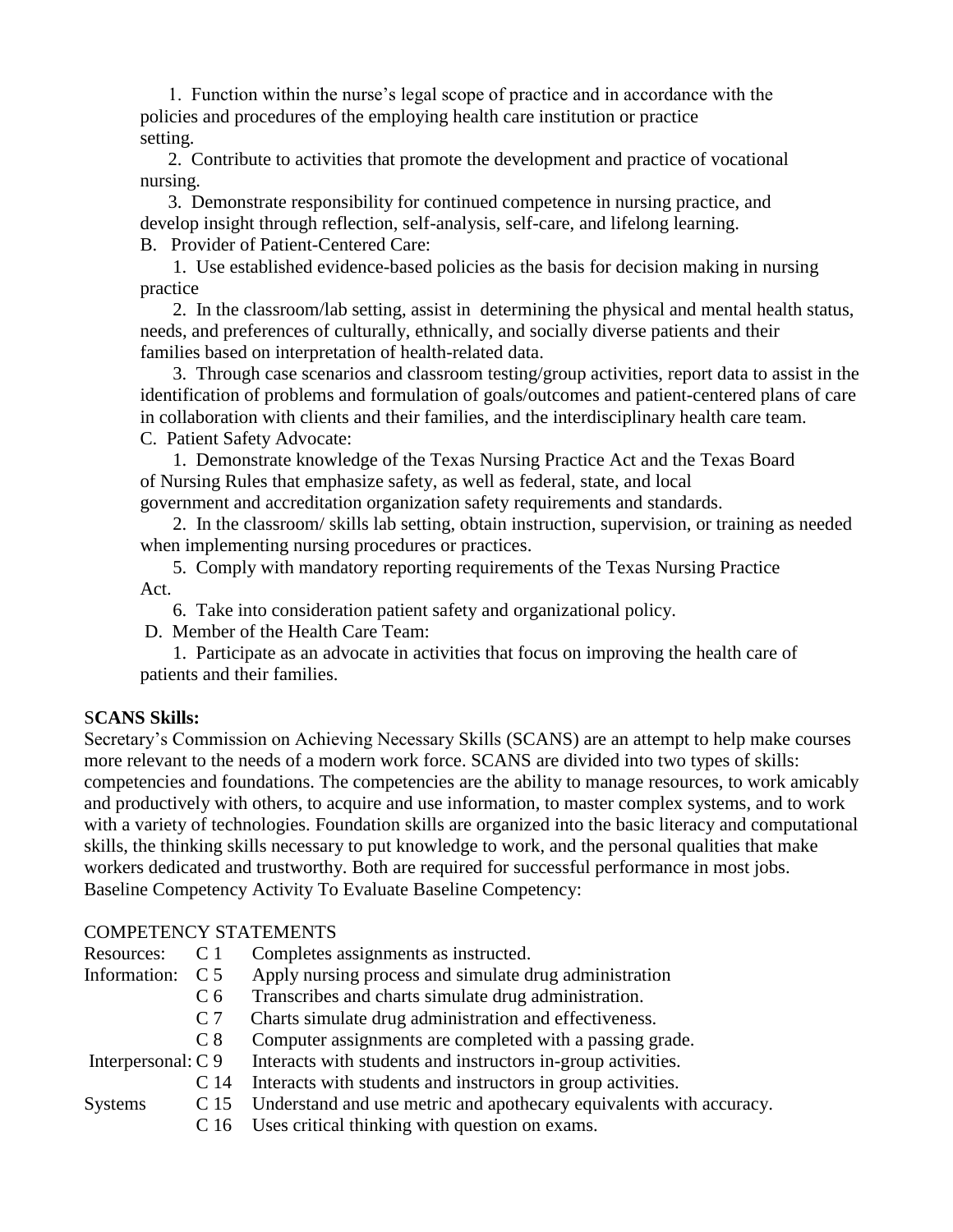## FOUNDATION SKILLS

Basic Skills: F 1 Reading assignments

- F 2 Prepare reports
- F 3 Drug calculations using basic math skills.
- F 4 Drug calculations using higher math skills.
- F 5 Attends lectures to receive course information
- F 6 Presents reports with groups using innovating ways to present material, utilize critical thinking skills.

## Thinking Skills:

- F 7 Presents reports with groups using innovating ways to present material and utilize critical thinking skills.
- F 8 Completes assignments and exams
- F 9 Utilize critical thinking with questions on exams
- F 10 Describe steps taken in the administration of medications by IM, IV and Sub Q routes
- F 11 Complete assignments and exams
- F 12 Utilize critical thinking with questions on exams

Personal Qualities:

- F 13 Complete assignments and exams
- F 15 Presents reports with groups using innovating ways to present material and utilize critical thinking skills.
- F 17 Completes all assignments with honesty.

## **Lectures & Discussions:**

See course calendar (which may be downloaded from Blackboard) for exact dates and module content objectives with corresponding exams.

**Module 1**: Critical thinking/Evidence-Based Practice/Nursing Process/Fluid Electrolyte/Acid-Base/Types of Shock; care of patients which include reading assignment in Williams and Hopper textbook:

• Chapters  $1,2,4,6,8,9$ 

**Module 2:** Surgical and Perioperative Care/Pain/Infection Management; care of patients which include reading assignment in Williams and Hopper textbook:

- $\bullet$  Chapters 5,10,12,
- **Module 3:** Cancer/Chronic Illness/Rehab/Chronic pain; care of patients
	- Chapters  $10,11,13$
- **Module 4:** Gastrointestinal disorders; care of patients

• Chapters 32-35

**Module 5:** Urinary disorders; care of patients

• Chapters  $36-37$ ,

**Module 6:** Integumentary/Burns disorders; care of patients

• Chapters 53-55

**Module 7**: Respiratory disorders; care of patients

- Chapters 29-31
- **Module 8**: Sensory system disorders; care of patients
	- $\bullet$  Chapters 51-52

## **Evaluation/Grading Policy:**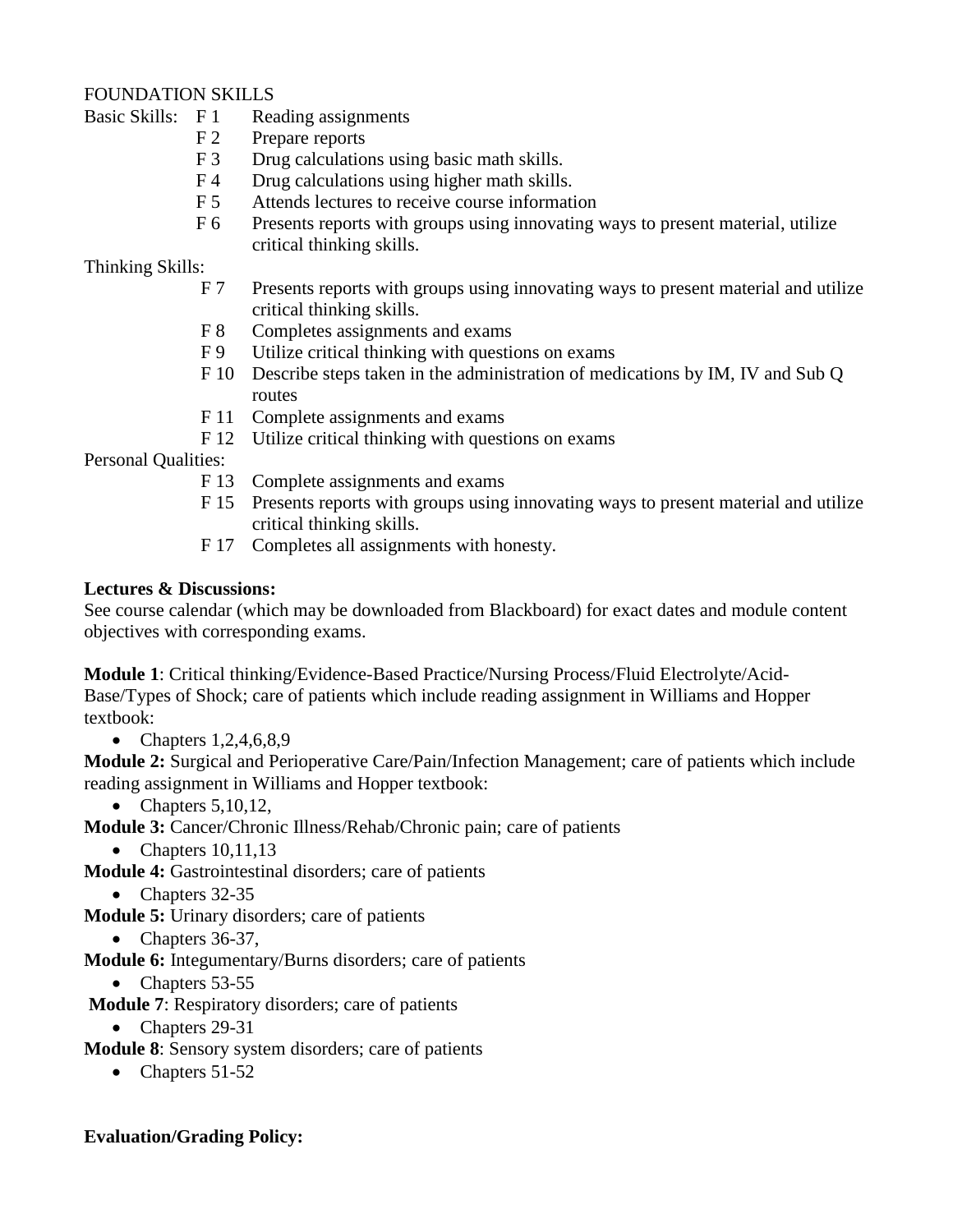Students will be evaluated by the instructor in the classroom both in group and individual settings. These evaluations may be provided verbally or in written form. Each student is given the opportunity to evaluate the course and the instructor. A link will be emailed to each student enrolled in the course by NTCC via campus email for annonymous evaluations of the course and course instructor near the end of the semester.

See grading policy below and refer to the VN program handbook for an indepth review of the policy.

### **Grading Policy for Tests/Exams:**

Grading Scale: A= 90-100 points B= 80-89 points C= 75-79 points F= below 75 points

## **Exams:** 80% of total grade

- Eight module exams:  $10\%$  each (8x10=80% of total grade)
- *The student must have a cumulative module exam grade of 75 or above to be eligible to sit for the final exam. If the cumulative module exam grade is below a score of 75, you will not be able to sit for the final exam and will fail the course and be discharged from the nursing program.)*
- Students who score 79 or below on any module exam will be responsible for contacting Mrs. Carie Overstreet at coverstreet@ntcc.edu WITHIN 24 HOURS OF RECEIVING YOUR GRADE to schedule a time for exam remediation. Exam remediation will be expected for successful completion of this course by using both Kaplan and ATI.

**Cumulative Final exam: 10% of total grade Pop Quizzes/Group Projects: 5% of total grade ATI/Kaplan Exams 5% of total grade**

**-------------------------- 100%** 

### **Assignments:**

Module exams, cumulative final exam, online ATI/Kaplan testing platforms with test remediation, group projects/case studies during face-to-face class time, homework using student study guide, and highfidelity simulation for content reinforcement and application.

**Math Dosage Calculations Exam is a pass/fail exam.** This exam is not calculated into the total course grade or given a percentage of the total course grade.

Dosage Calculation exams using dimensional analysis are given each semester. Successful completion of these exams are mandatory. If, after the  $2<sup>nd</sup>$  attempt with group remediation, the exam has not been successfully mastered, the student may require math tutorial assistance. Failure to pass the math examination after the 5<sup>th</sup> attempt described in this syllabus will result in failure in the course. Successful mastery of math exams are defined as a minimum of 100% mastery. A student cannot go into the clinical setting without passing the math calculations exam.